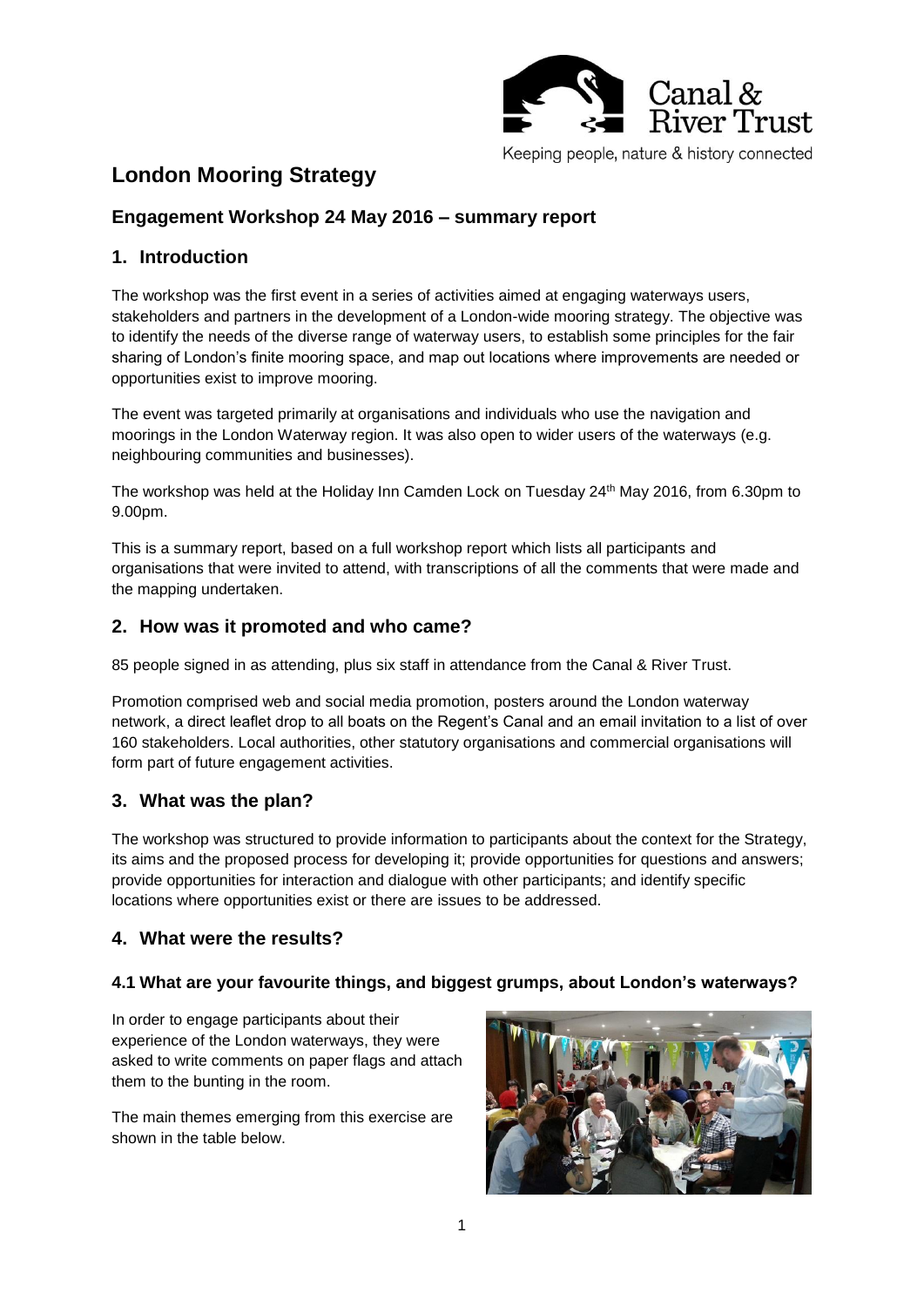

Keeping people, nature & history connected

| <b>Favourite things:</b>                                                                                                                                                                                                                                                                                                                                                                                                                                                                                                                                               | <b>Biggest grumps:</b>                                                                                                                                                                                                                                                                                                                                                                                                                                                                                                          |
|------------------------------------------------------------------------------------------------------------------------------------------------------------------------------------------------------------------------------------------------------------------------------------------------------------------------------------------------------------------------------------------------------------------------------------------------------------------------------------------------------------------------------------------------------------------------|---------------------------------------------------------------------------------------------------------------------------------------------------------------------------------------------------------------------------------------------------------------------------------------------------------------------------------------------------------------------------------------------------------------------------------------------------------------------------------------------------------------------------------|
| Home and living on the water<br>$\bullet$<br>Community spirit and diversity<br>$\bullet$<br>Pace of life<br>$\bullet$<br>Escape from the rate race<br>$\bullet$<br>Environment, flora and fauna<br>$\bullet$<br>Variety of wildlife<br>$\bullet$<br>History<br>٠<br>Recreational resource<br>$\bullet$<br>Variety<br>٠<br>Wildlife<br>$\bullet$<br>Freedom to roam and explore<br>$\bullet$<br>Mix of town and country – urban, green<br>$\bullet$<br>spaces and water<br>Moving around the city on water<br>$\bullet$<br>Experiencing 'backstage' London<br>$\bullet$ | Lack of facilities<br>Lack of dredging and maintenance<br>Conflict<br>Speeding cyclists<br>Pollution (air, noise, fuel)<br>$\bullet$<br>Moorings restricting clear navigation<br>$\bullet$<br>Difficulty mooring (and perception of<br>$\bullet$<br>lack mooring)<br>Decline in leisure use of waterspace<br>$\bullet$<br>Crowding / congestion<br>Behaviour (lack of manners and<br>$\bullet$<br>knowledge)<br>Uncertainty and fear around policies<br>$\bullet$<br>The Trust's communication and lack of<br>٠<br>transparency |

#### **4.2 What would a fair and successful mooring strategy look like to you?**

Participants were asked to discuss this question in groups, list the range of needs and issues that were important to them and should be included in the strategy. They then grouped these comments into themes.

All the issues and comments made are detailed in the full workshop report. The key themes identified through this exercise, according to the number of groups that identified each theme, were:



- *1. Effective management of moorings (including enforcement)*
- *2. Moorings (new provision and range of models)*
- *3. Education (knowledge, behaviour and fair sharing)*
- *4. Facilities (new provision and maintenance)*

Other themes, in order of importance on the night, were: environmental quality, evidence/data; financial; fairness; licensing; business boating; towpath use; and strategic/tailored approaches.

All themes identified by each table are shown below, with number of groups identifying the issue shown in brackets:

| Moorings management  | $\bullet$ | Ensuring safe navigation through mooring control/clarification of the |
|----------------------|-----------|-----------------------------------------------------------------------|
| and enforcement (14) |           | law and enforcement of current rules (5)                              |
|                      |           | Incentives and fines as alternative to licence revocation (3)         |
|                      |           | Crackdown on illegal/irresponsible mooring and renting (2)            |
|                      |           | Fair application of policy to allow living and working in London (1)  |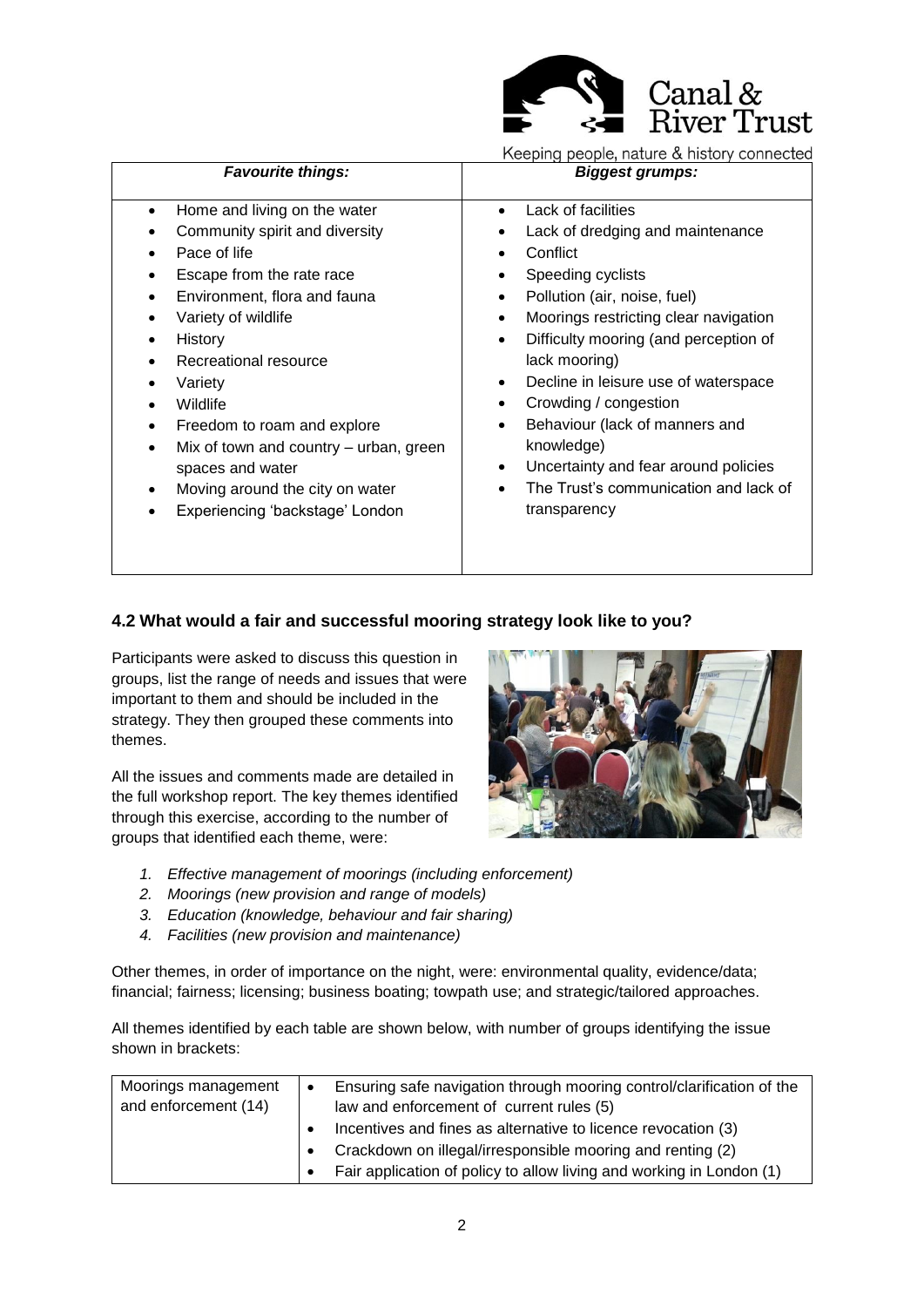

Keeping people, nature & history connected

|                                     | Simple rules (1)<br>$\bullet$                                                                                                                                                                                                                                                                                                                             |
|-------------------------------------|-----------------------------------------------------------------------------------------------------------------------------------------------------------------------------------------------------------------------------------------------------------------------------------------------------------------------------------------------------------|
| Moorings (9)                        | More, and range of, moorings (including bookable moorings) (4)<br>$\bullet$<br>Mooring zones and flexible control (2)<br>$\bullet$<br>Variety of mooring models for different use (1)<br>$\bullet$<br>Affordable residential moorings (1)<br>$\bullet$<br>A commitment to community space with no moorings / Fair sharing<br>$\bullet$<br>of moorings (1) |
| Education (6)                       | Education, promotion of considerate/safer behaviour & caretaker<br>$\bullet$<br>boaters' education role (6)                                                                                                                                                                                                                                               |
| Facilities (5)                      | Safeguarding, and better and more evenly distributed provision of,<br>$\bullet$<br>facilities (including in partnership and better boater information) (5)                                                                                                                                                                                                |
| Environmental quality               | Water supply/quality (2)<br>$\bullet$                                                                                                                                                                                                                                                                                                                     |
| (4)                                 | Air quality (1)<br>٠                                                                                                                                                                                                                                                                                                                                      |
|                                     | Amenity of nearby residents (1)<br>$\bullet$                                                                                                                                                                                                                                                                                                              |
| Evidence / data (3)                 | Boat and boater data/census/needs and uses survey/<br>$\bullet$                                                                                                                                                                                                                                                                                           |
|                                     | understanding capacity (3)                                                                                                                                                                                                                                                                                                                                |
| Financial (3)                       | Ideas for generating additional investment (1)<br>$\bullet$                                                                                                                                                                                                                                                                                               |
|                                     | Not selling the canal/functions to private interests (1)<br>$\bullet$                                                                                                                                                                                                                                                                                     |
|                                     | Funding proportion for London (1)<br>$\bullet$                                                                                                                                                                                                                                                                                                            |
| Fairness (2)                        | Representation<br>(1)<br>$\bullet$                                                                                                                                                                                                                                                                                                                        |
|                                     | Live-aboards are appreciated and taken into account (1)<br>$\bullet$                                                                                                                                                                                                                                                                                      |
| Licensing (1)                       | Review of licensing (1)<br>$\bullet$                                                                                                                                                                                                                                                                                                                      |
| Support for business<br>boating (1) | Business boating (1)<br>$\bullet$                                                                                                                                                                                                                                                                                                                         |
| Considerate use of                  | Safe and considerate use of towpaths (1)<br>$\bullet$                                                                                                                                                                                                                                                                                                     |
| towpath (1)                         |                                                                                                                                                                                                                                                                                                                                                           |
| Strategic & tailored                | Strategic, local and area specific (1)<br>$\bullet$                                                                                                                                                                                                                                                                                                       |
| approach (1)                        |                                                                                                                                                                                                                                                                                                                                                           |

#### **4.3Mapping exercise**

Participants then reviewed large-scale maps of the waterways in the Trust's London region. Using numbered stickers, they identified locations where improvements could be made, where issues need to be addressed, or where opportunities exist to improve the waterways. A post-it note was used to describe the issue at each location. The maps covered:

- Map 1: Grand Union & Paddington Arm
- Map 2: Upper Lee Navigation and River Stort
- Map 3: Lower Lee Navigation, Limehouse Cut, Hertford Union, and Regent's